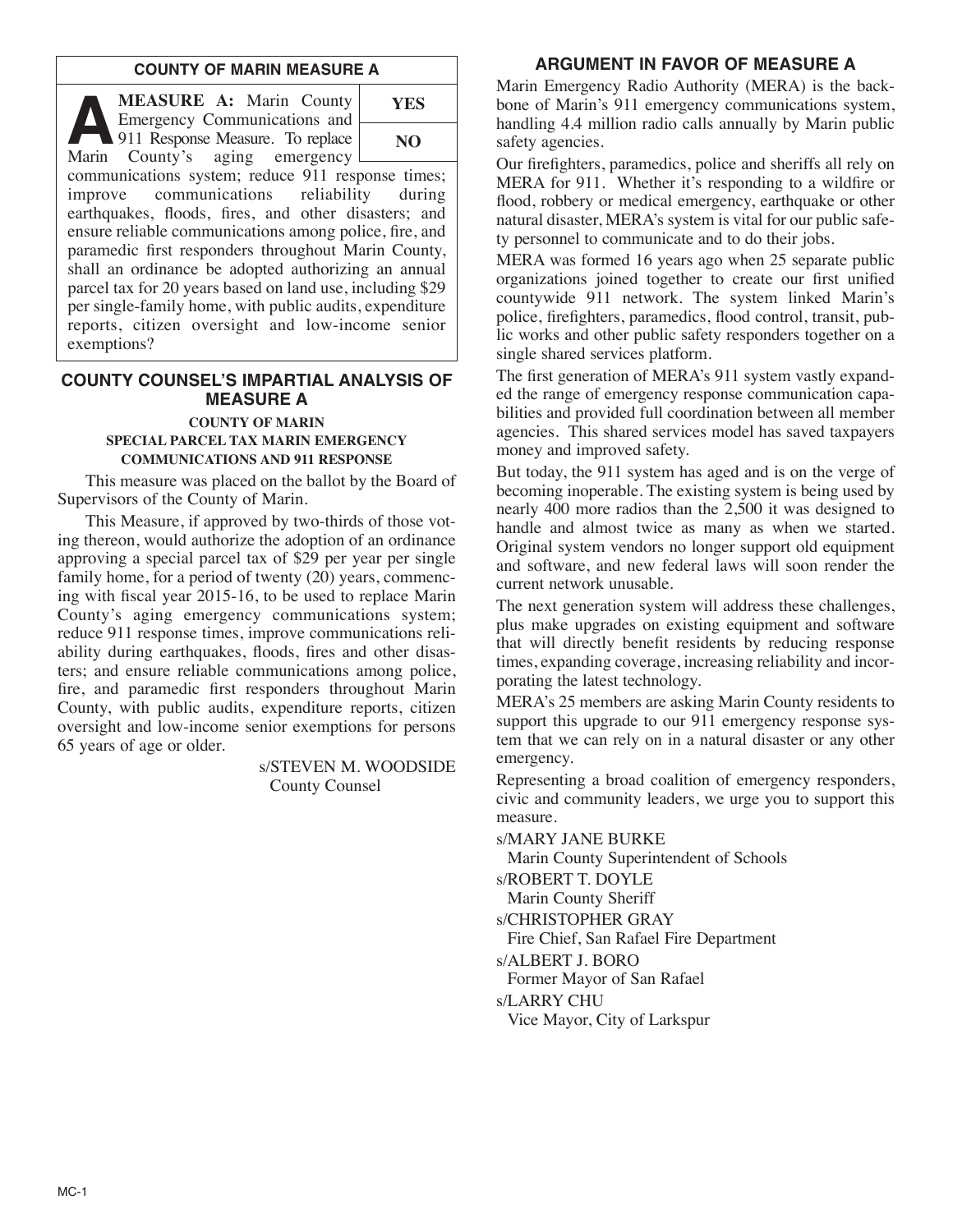# **REBUTTAL TO ARGUMENT IN FAVOR OF MEASURE A**

CSPP supports this vitally important upgrade to the MERA system, but opposes the proposed parcel tax to finance it. Since before 2011, the 25 participating agencies have known that this upgrade to our vital, core emergency communications service would be necessary and should have taken steps then to start funding it. For example, San Rafael recently approved the purchase of a new fire truck and equipment costing over a million dollars. No new tax was necessary as San Rafael paid for the truck using its fire department's vehicle replacement fund. There is still time to start setting funds aside as system build out won't begin until June 2017. Finally, the new federal laws referred to in the Argument for Measure A that "will soon render the current network unusable" will not take effect until 2021. (See the brochure MERA mailed us weeks ago). Vote NO on Measure A.

s/RICHARD G. TAIT

Core Member CSPP www.marincountypensions.com

# **ARGUMENT AGAINST MEASURE A**

Marin County Emergency Communications and 911 Response Measure

Citizens for Sustainable Pension Plans (CSPP), a nonpartisan group of Marin residents, strongly opposes the MERA Parcel Tax. It represents the latest evidence of fiscal irresponsibility by Marin officials. While we agree that MERA's Next Generation Radio System is needed, we also believe that proposing a parcel tax to finance increased operating and maintenance plus \$40 million in project capital costs is a troubling decision.

This parcel tax would be the latest in a series of a la carte taxes that have become popular with Marin officials. These officials are using parcel taxes, sales taxes and higher user fees to fund essential, core government services that can no longer be afforded within existing budgets due to rising and unsustainable retiree pension and health care costs.

Over a billion dollars in unfunded retiree benefits are eating up available tax revenues that should fund core services. Instead of fixing the problem, officials are proposing new taxes to prop up Marin's broken retirement systems.

This proposed parcel tax would fund a 20-year bond yet the life expectancy for the fixed core equipment of the new system is 15 years. This would be an expensive replay as taxpayers still owe on our existing system and are being asked to fund a new one.

If the Parcel tax is not passed, the NexGen System will still be implemented, but with higher costs to the 25 public agencies that make up MERA. The operation, maintenance and project capital costs are estimated to increase the required contribution among MERA agencies from \$2.3 to \$4.4 million annually.

CSPP urges a NO vote. Marin officials must become fiscally responsible. Approving this only enables their current irresponsibility to continue.

s/RICHARD G. TAIT Core Member CSPP www.marincountypensions.com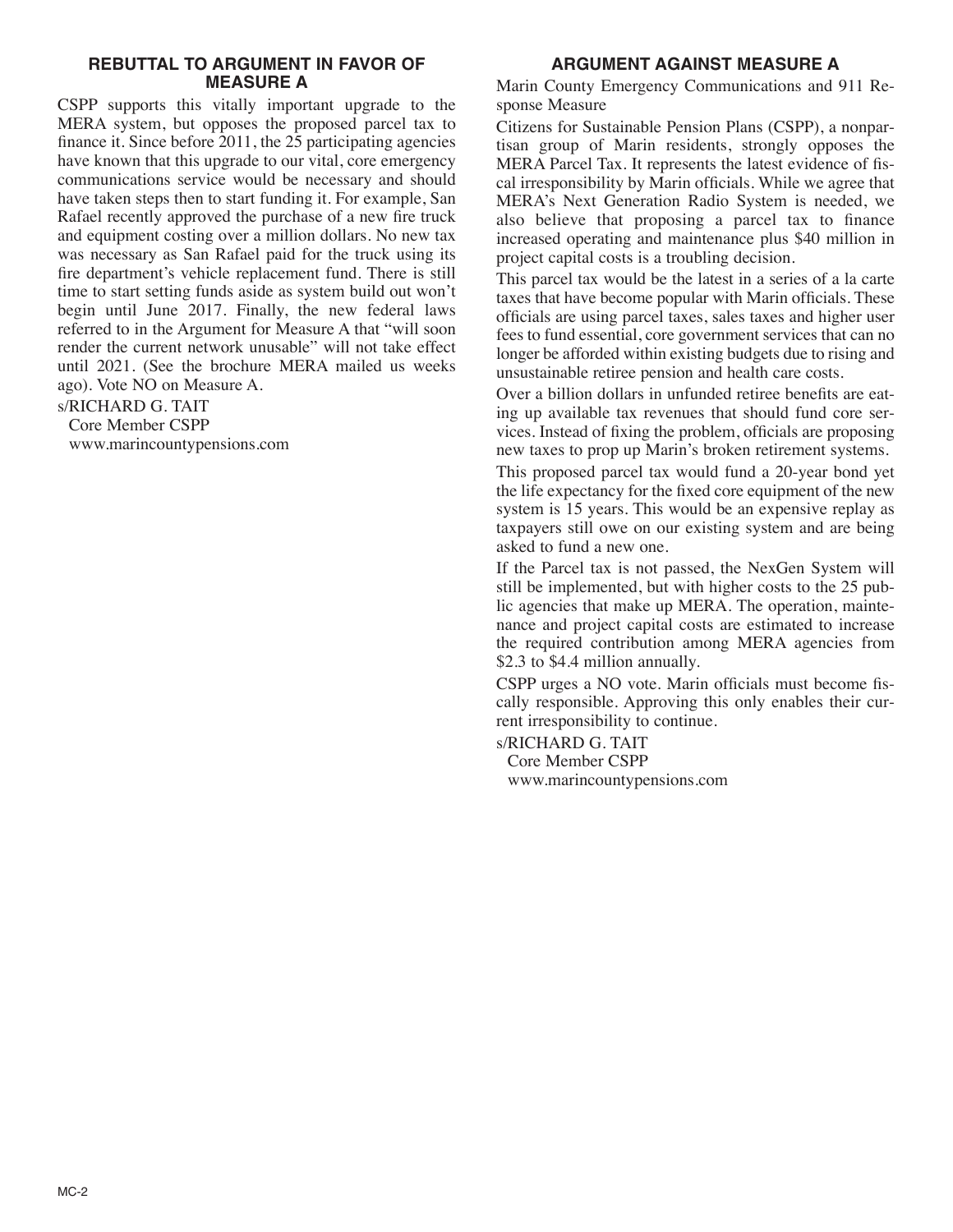# **REBUTTAL TO ARGUMENT AGAINST MEASURE A**

We all agree MERA's 911 communication system is essential, but opposing Measure A as a means to coerce pension reform is misguided. Much has already been done regarding unfunded pension liability, but it is an unrelated obligation that requires State legislation to be fully realized.

Measure A funds Marin's Emergency Communications and 911 Response Project and ensures all our first responders communicate on the same system countywide. However, if Measure A fails, some member agencies may opt out of the network increasing the costs for taxpayers and eliminating the primary benefit of MERA which is interagency communication during an emergency or disaster.

Measure A will only be used to pay upfront capital costs associated with upgrading 911 communications. Local agencies will continue to pay for annual operations and maintenance costs. The old equipment will remain in use during the 3-4 year construction period and will be paid off by 2020. Retirement of Measure A debt coincides with the new equipment's expected life.

Passing Measure A is the most fiscally responsible option. It preserves the 25-agency network and upgrades our 911 system at the lowest possible cost. The Measure also mandates a Citizen's Oversight Committee to scrutinize project spending, plus an exemption for low-income seniors. The \$29 per home is a small price to pay to keep our "911" system working. Please decide as if your life might depend on it – because some day, it could. Vote "yes" on Measure A. s/GARY PHILLIPS

Mayor of San Rafael, CPA

s/DAVID KIMBALL

Bolinas Fire Protection District Board Member

s/TODD CUSIMANO

Chief of Police, Central Marin Police Authority s/ROBERT SINNOTT

Fire Chief, Larkspur Fire Department

Executive Officer, Ross Valley Paramedic Authority

s/MARK BASON-MITCHELL, M.D. Fire Department Medical Director MGH Trauma & Emergency Physician Educator

# **FULL TEXT OF MEASURE A MARIN COUNTY EMERGENCY COMMUNI-CATIONS AND 911 RESPONSE MEASURE AN ORDINANCE OF THE COUNTY OF MARIN TO AUTHORIZE THE LEVY OF A SPECIAL PARCEL TAX TO FINANCE PUBLIC SAFETY SERVICES THE PEOPLE OF COUNTY OF MARIN DO HEREBY ORDAIN AS FOLLOWS:**

**Section 1.** Authority, Purpose and Intent.

Pursuant to the authority of Section 53978 of the California Government Code, and other applicable law, there is hereby levied and assessed a special parcel tax by the County of Marin on all parcels of real property in the County for each fiscal year. It is the sole purpose and intent of this ordinance to impose a special parcel tax for fire protection and prevention services and for police protection services, including but not limited to obtaining, furnishing, operating, and maintaining a public safety and emergency radio communication system in cooperation with the Marin Emergency Radio Authority.

**Section 2.** Special Parcel Tax Imposed.

A special parcel tax for the purpose specified in Section 3 of this ordinance shall be imposed on all parcels of real property in the County of Marin for each fiscal year, commencing with fiscal year 2015-16. The maximum amount of the special parcel tax for each fiscal year shall be as follows:

| <b>Land Use Category</b>                                       | <b>Maximum Amount of Tax</b>                                                                                                             |
|----------------------------------------------------------------|------------------------------------------------------------------------------------------------------------------------------------------|
| Single Family Residential                                      | \$29.00 per parcel                                                                                                                       |
| Multi Family Residential                                       | $$26.10$ per unit                                                                                                                        |
| Agricultural                                                   |                                                                                                                                          |
| 5 acres or less                                                | \$29.00 per parcel                                                                                                                       |
| Greater than 5 acres                                           | \$58.00 per parcel                                                                                                                       |
| Commercial, Industrial and<br>Utility                          |                                                                                                                                          |
| $\frac{1}{2}$ acre or less                                     | \$87.00 per parcel                                                                                                                       |
| Greater than $\frac{1}{2}$ acre, up to and<br>including 1 acre | $$174.00$ per parcel                                                                                                                     |
| Greater than 1 acre                                            | \$174.00 per parcel plus<br>\$29.00 per acre for<br>each acre or portion<br>of acre above 1 acre,<br>not to exceed \$2,500<br>per parcel |

The records of the Marin County Assessor as of July 1st of each year shall provide the basis for determining the use and improvement of each parcel for the calculation of the special parcel tax applicable to that parcel in the following fiscal year, with such corrections as deemed necessary to reflect the actual use and improvement of any parcel.

For the purposes of this ordinance, the term "parcel" shall mean a parcel of real property having a separate assessor's parcel number as shown on the last equalized assessment roll of Marin County.